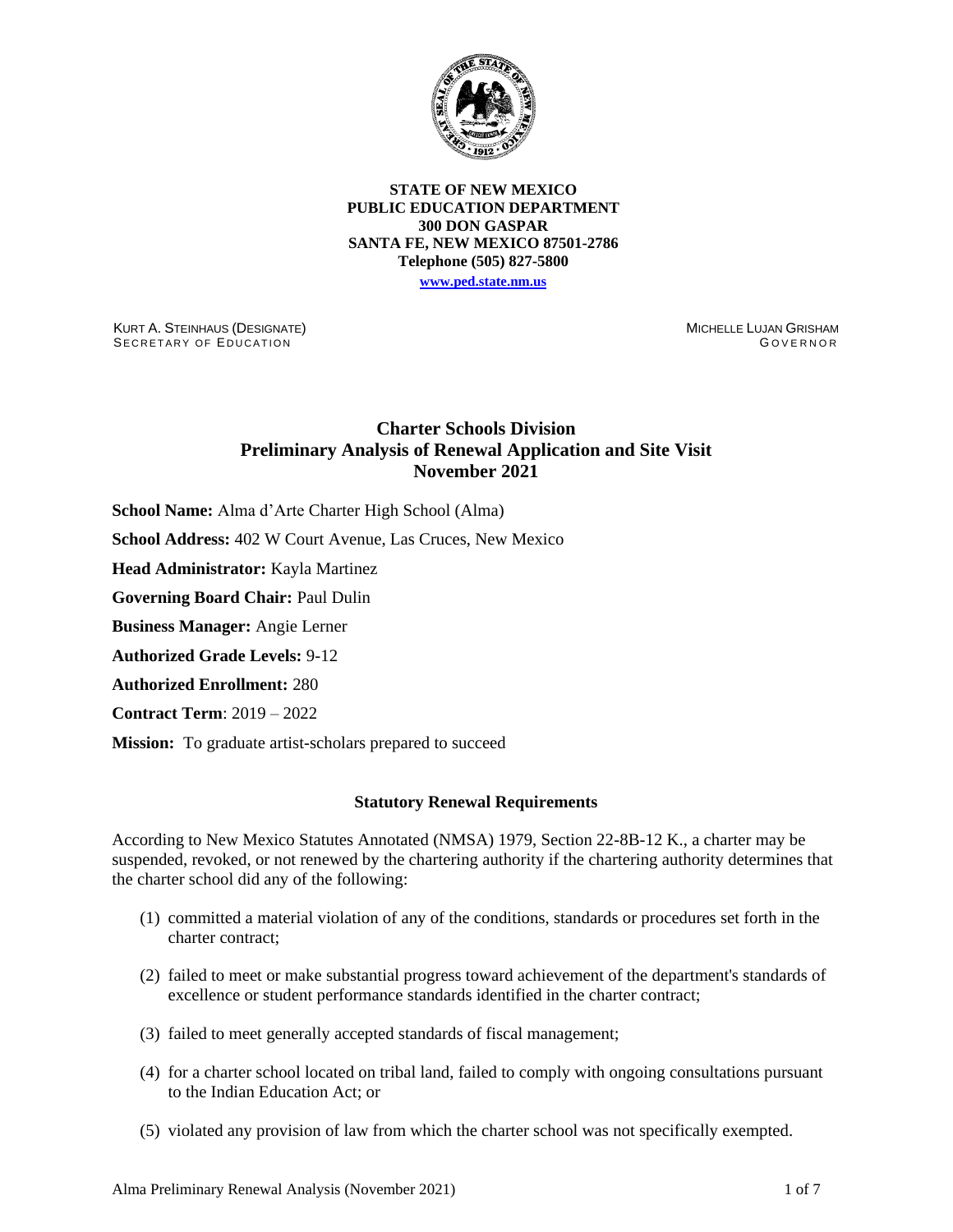## **Renewal Application**

Parts A and F of the Renewal Application are provided by the Charter Schools Division (CSD). All other parts of the application are provided by the school.

| <b>PARTA</b>  | Data analysis based on accountability and reporting data from current charter contract term                                        |  |  |  |
|---------------|------------------------------------------------------------------------------------------------------------------------------------|--|--|--|
| <b>PART B</b> | Progress report on meeting the academic performance, financial compliance and governance                                           |  |  |  |
|               | responsibilities of the charter school, including achieving the goals, objectives, student performance outcomes,                   |  |  |  |
|               | and accountability requirements set forth in the Assessment and Accountability Act and the charter contract.                       |  |  |  |
|               | <b>Financial Statement</b>                                                                                                         |  |  |  |
| <b>PART C</b> | A financial statement that discloses the costs of administration, instruction and other spending categories for the                |  |  |  |
|               | charter school that is understandable to the general public that allows comparison of costs to other schools.                      |  |  |  |
| <b>PART D</b> | Petitions in support of the charter renewing its charter status                                                                    |  |  |  |
|               | Petition signed by at least 65% of the school's <b>employees</b> , with certified affidavit: 25 of 26 = $96\%$<br>$\bullet$        |  |  |  |
|               | Petition signed by at least 75% of the <b>households</b> whose children are enrolled, with certified affidavit: 82 of<br>$\bullet$ |  |  |  |
|               | $109 = 75\%$                                                                                                                       |  |  |  |
| <b>PARTE</b>  | Description of the Charter School Facilities and Assurances that the facilities are in compliance                                  |  |  |  |
|               | with the requirements of Section 22-8B-4.2 NMSA 1978                                                                               |  |  |  |
|               | The facility lease agreement as Appendix D<br>$\bullet$                                                                            |  |  |  |
|               | Narrative description of its facilities, attaching the Facility Master Plan, if available, as Appendix H<br>$\bullet$              |  |  |  |
|               | The building E Occupancy certificate(s) dated 11/6/2016. Maximum Occupancy (if listed): Not listed<br>$\bullet$                    |  |  |  |
|               | Most recent facility NMCI Score 25.21% indicating that the school meets the requirements of Subsection C<br>$\bullet$              |  |  |  |
|               | of 22-8B-4.2 NMSA 1978                                                                                                             |  |  |  |
|               | If the school is relocating or expanding, assurances that the facilities comply with the requirements of<br>$\bullet$              |  |  |  |
|               | Section 22-8B-4.2 NMSA 1978: Public (Cert A) Private (Cert B) Foundation (Cert C)                                                  |  |  |  |
|               |                                                                                                                                    |  |  |  |
| <b>PART F</b> | <b>Amendment Requests</b>                                                                                                          |  |  |  |

The CSD team reviewed the school's Progress Report and conducted a renewal site visit on November 1, 2021, with classroom observations conducted November 3-5, 2021. Ratings are based on the rubric provided on page 14 of the **[State Charter Renewal Application](https://webnew.ped.state.nm.us/bureaus/public-education-commission/policies-and-processes/renewal-application/).** 

| <b>Progress Report (Part B) and Site Visit Evaluation</b> |                                                                                                                                                                                       |                                          |  |  |  |
|-----------------------------------------------------------|---------------------------------------------------------------------------------------------------------------------------------------------------------------------------------------|------------------------------------------|--|--|--|
| <b>Section</b>                                            | <b>Indicator</b>                                                                                                                                                                      | Rating                                   |  |  |  |
|                                                           | <b>ACADEMIC PERFORMANCE</b>                                                                                                                                                           |                                          |  |  |  |
| 1.a                                                       | <b>Department's Standards of Excellence</b><br>NM System of School Support and Accountability<br>2020-2021: No data available for schools<br>2019-2020: No data available for schools | No rating                                |  |  |  |
| 1.h                                                       | <b>Mission-Specific Goals</b>                                                                                                                                                         | Meets the Standard                       |  |  |  |
|                                                           | <b>FINANCIAL COMPLIANCE</b>                                                                                                                                                           |                                          |  |  |  |
| 2.a                                                       | Audit<br>Organizational Performance Framework 2a-2e                                                                                                                                   | <b>Demonstrates Substantial Progress</b> |  |  |  |
| 2.h                                                       | <b>Board of Finance</b><br>The school has maintained a board of finance throughout the charter<br>term.                                                                               | Meets the Standard                       |  |  |  |
| CONTRACTUAL, ORGANIZATIONAL, AND GOVERNANCE               |                                                                                                                                                                                       |                                          |  |  |  |
| 3.a                                                       | <b>Comprehensive Educational Program</b><br>See the narrative below for detail.                                                                                                       | Demonstrates Substantial Progress        |  |  |  |
| 3.b                                                       | <b>Organizational Performance Framework</b><br>Organizational Performance Framework 1b-1f, 4a-4e, and 5a-5d                                                                           | <b>Demonstrates Substantial Progress</b> |  |  |  |
| 3.c                                                       | <b>Governance Responsibilities</b><br>Organizational Performance Framework 3a-3c                                                                                                      | Meets the Standard                       |  |  |  |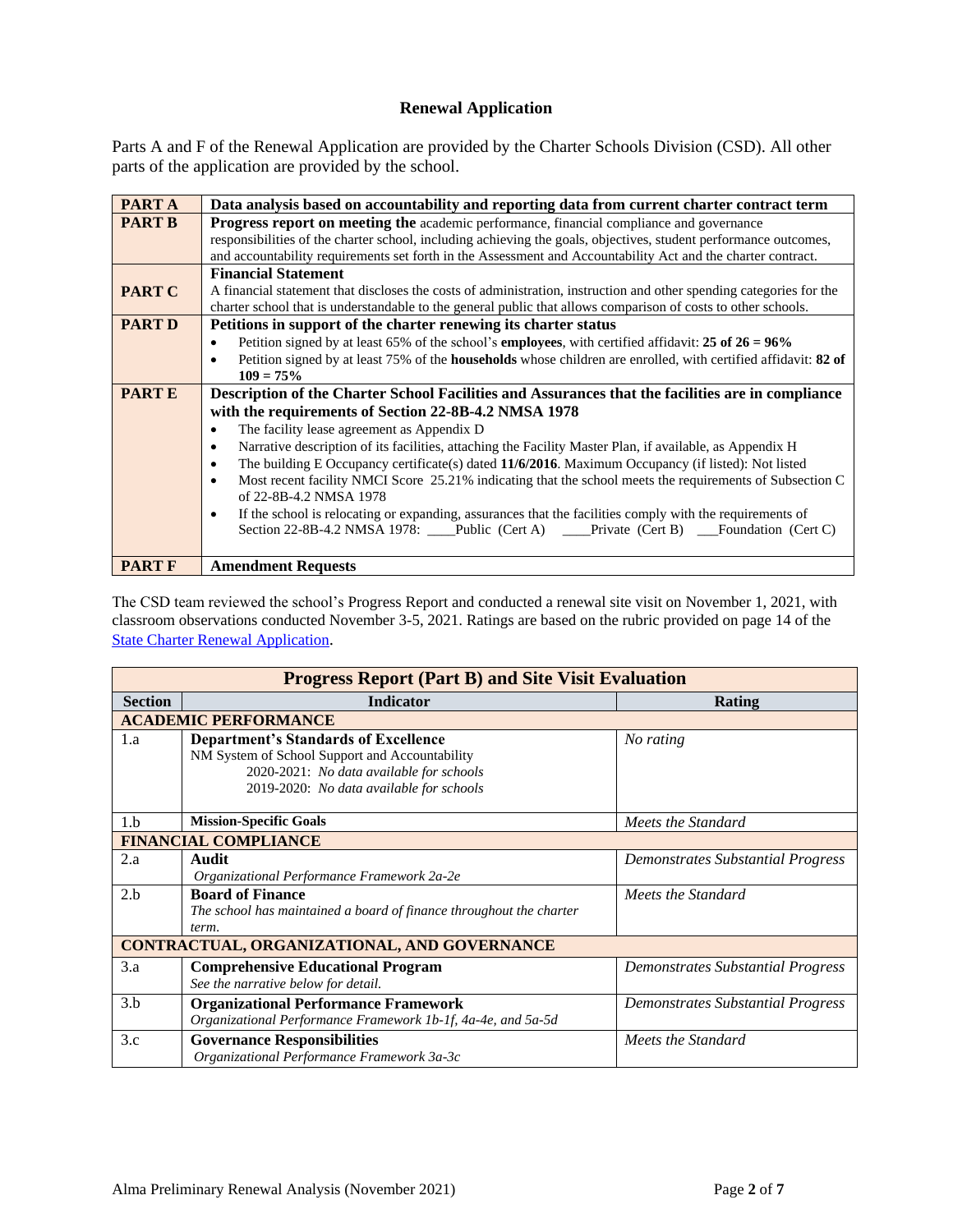## **Academic Performance**

Given the 3-year contract term and COVID, the school has very little academic data to review, with no state assessments available for the charter term. Further, COVID impacted the school's ability to implement mission-specific goals, so modifications we made.

The school's mission-specific goal is both innovation and directly relates to the school's mission: *All students at Alma d'Arte Charter High School listed on the 120-day enrollment report will have demonstrated understanding though an art from by earning a C or better in arts integrated projects (such*  as Panel Presentations for grades 9-11 and Apprenticeship Presentations for grade 12. The school developed rubrics to assess student performance.

The school met the goal in 2019-20, and in 2020-21.

In 2019-20, Apprenticeships were cut short, though seniors were able to complete most hours and were given credit. Students made presentations and the school met its target. Due to COVID in 2020-21, the 9- 11 grades were exempt from having to present panels in their Platica (advisory) classes. The school modified its assessment of the goal to allow passing an arts elective (rather than presenting an arts integrated project) to meet the requirement. In grades 9-11, 92.5% of students met this requirement by passing an elective of the arts with a C or better at 120-day count. Out of the 39 senior cohort at 120-day count, 100% of students that participated in the senior panel project passed with a C or better.

Alma has collected no interim assessment data during the charter term. In 2020-21 all students (100%) completed the dual credit, online course, and/or AP/Honors requirement and the school improved its graduation rate. The school is working to implement Illuminate interim assessment to track student progress. The expectation was for assessment testing to occur in late October, but at the time of the site visit, the staff training for implementation had just been completed and testing was scheduled for January 2022. The school has made strides identifying students in need of help and putting into place academic supports for students such tutoring, MLSS and SAT processes.

The school will implement Reading Plus for reading interventions in spring 2022. Due in part to staff turnover in the math department, the school has not yet determined which program they will use to assist with math interventions.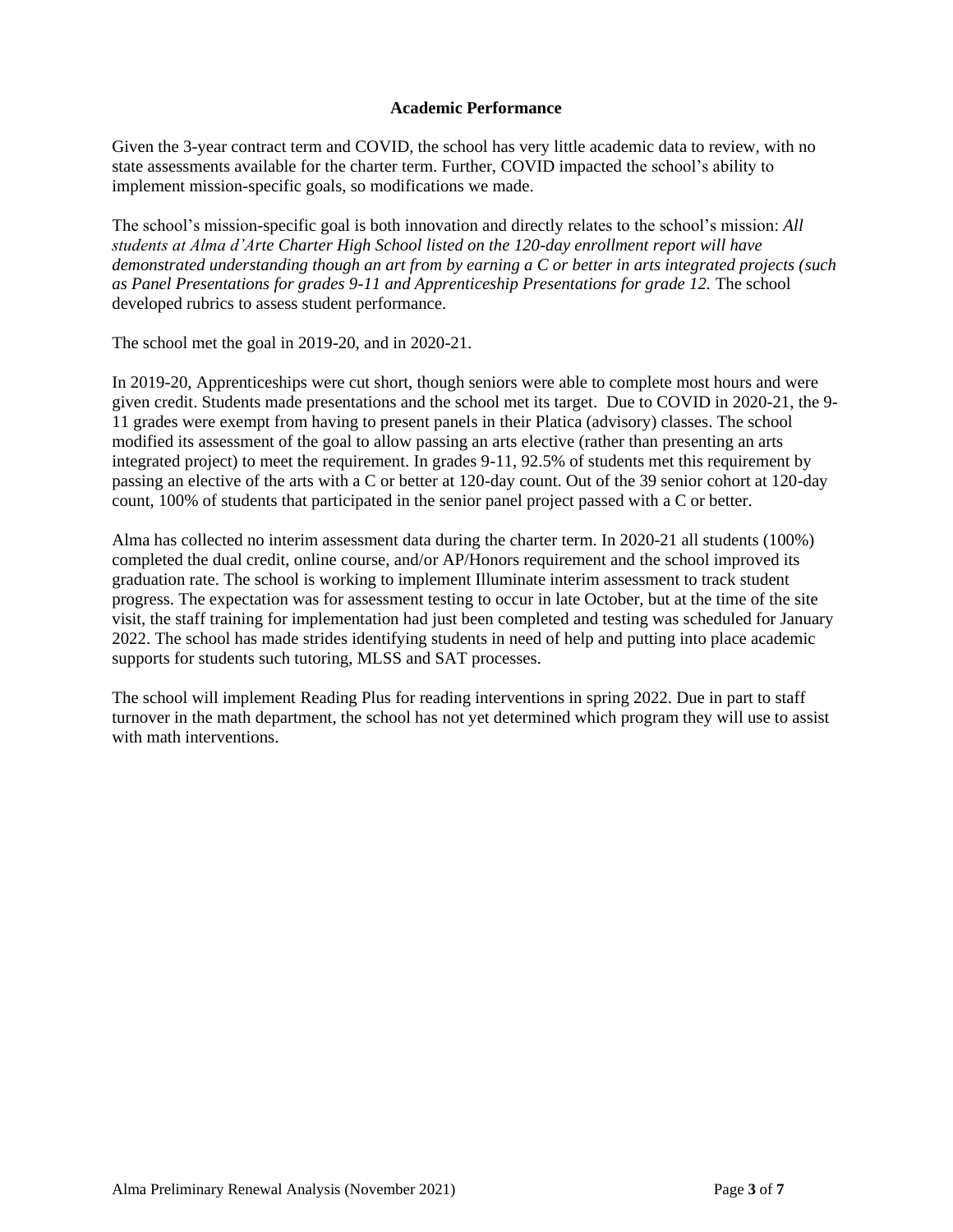|  |  |  | <b>Public Education Commission Performance Framework</b> |  |
|--|--|--|----------------------------------------------------------|--|
|--|--|--|----------------------------------------------------------|--|

| Alma d'arte Charter School                                                                                                | 2019-2020                            | 2020-2021                                     |
|---------------------------------------------------------------------------------------------------------------------------|--------------------------------------|-----------------------------------------------|
| Category I. Academic Performance Framework                                                                                |                                      |                                               |
| <b>Indicator 1</b> Components of School Accountability System                                                             |                                      | Unable to Review - COVID                      |
| <b>Indicator 2 Subgroup Performance</b>                                                                                   |                                      | Unable to Review - COVID                      |
| <b>Indicator 3 Mission Specific Goals</b>                                                                                 |                                      | Meets (or Exceeds) Standard                   |
| <b>Category II. Organizational Performance Framework</b>                                                                  |                                      |                                               |
| Indicator 1a Educational Program: mission and educational program of approved charter a Meets (OF Exceeds) Standard       |                                      | Meets (or Exceeds) Standard ~                 |
| Indicator 1b Educational Program: state assessment requirements                                                           | <b>Working to Meet Standard</b>      | Unable to Review - COVID                      |
| Indicator 1c Educational Program: protecting the rights of students with disabilities                                     | <b>Working to Meet Standard</b>      | Meets (or Exceeds) Standard                   |
| Indicator 1d Educational Program: protecting the rights of English Language Learners                                      | <b>Working to Meet Standard</b><br>٠ | <b>Working to Meet Standard</b>               |
| Indicator 1e Educational Program: meeting program requirements for all PED and federal <b>Meets (or Exceeds) Standard</b> |                                      | <b>ASSURANCES</b><br>$\overline{\phantom{a}}$ |
| Indicator 1f Educational Program: NM DASH Plan                                                                            | Not Applicable                       | Not Applicable<br>$\overline{\phantom{a}}$    |
| Indicator 2a Financial Mgmt & Oversight: meeting financial reporting and compliance requ                                  | <b>Working to Meet Standard</b>      | <b>Working to Meet Standard</b>               |
| Indicator 2b Financial Mgmt & Oversight: following generally accepted accounting principl                                 | Does Not Meet Standard               | Does Not Meet Standard                        |
| Indicator 2c Financial Mgmt & Oversight: responsive to audit findings                                                     | Does Not Meet Standard               | Does Not Meet Standard                        |
| Indicator 2d Financial Mgmt & Oversight: managing grant funds responsibility                                              | Meets (or Exceeds) Standard          | Meets (or Exceeds) Standard *                 |
| Indicator 2e Financial Mgmt & Oversight: staffing to ensure proper fiscal management                                      | <b>Working to Meet Standard</b>      | Meets (or Exceeds) Standard                   |
| Indicator 2f Financial Mgmt & Oversight: meeting obligations timely / appropriate interna Meets (or Exceeds) Standard     |                                      | Meets (or Exceeds) Standard                   |
| Indicator 3a Governance & Reporting: complying with governance requirements                                               | <b>Working to Meet Standard</b>      | Meets (or Exceeds) Standard                   |
| Indicator 3b Governance & Reporting: complying with nepotism and conflict of interest re                                  | <b>Working to Meet Standard</b>      | <b>ASSURANCES</b>                             |
| Indicator 3c Governance & Reporting: meeting obligations timely / appropriate internal co Meets (or Exceeds) Standard     |                                      | <b>ASSURANCES</b>                             |
| Indicator 4a Students & Employees: protecting the rights of all students                                                  | <b>Working to Meet Standard</b>      | <b>ASSURANCES</b>                             |
| Indicator 4b Students & Employees: attendance, retention, and recurrent enrollment                                        | <b>Working to Meet Standard</b>      | Meets (or Exceeds) Standard                   |
| Indicator 4c Students & Employees: meeting teacher and other staff credentialing require Meets (or Exceeds) Standard      |                                      | Meets (or Exceeds) Standard                   |
| Indicator 4d Students & Employees: respecting employee rights                                                             | <b>Working to Meet Standard</b>      | <b>ASSURANCES</b>                             |
| Indicator 4e Students & Employees: completing required background checks / reporting e                                    | <b>Working to Meet Standard</b>      | <b>ASSURANCES</b><br>÷                        |
| Indicator 5a School Environment: complying with facilities requirements                                                   | Meets (or Exceeds) Standard          | <b>ASSURANCES</b><br>$\overline{\phantom{a}}$ |
| Indicator 5b School Environment: complying with transportation requirements                                               | Not Applicable                       | <b>ASSURANCES</b><br>$\overline{\phantom{a}}$ |
| Indicator 5c School Environment: complying with health and safety requirements                                            | <b>Working to Meet Standard</b>      | <b>ASSURANCES</b><br>$\overline{\phantom{a}}$ |
| Indicator 5d School Environment: handling information appropiately                                                        | Meets (or Exceeds) Standard          | <b>ASSURANCES</b><br>$\overline{\phantom{a}}$ |
| Category III. Financial Performance Framework                                                                             |                                      |                                               |
| Self-Assessment Survey completed and signed by Head Admin, SBO, and Finance Meets (or Exceeds) Standard ▼                 |                                      | I Not Applicable<br>$\overline{\phantom{a}}$  |

#### **Organizational Performance**

The only areas in which the school has received *Does Not Meet Standard* ratings are in the areas of financial management, due in part to a large number of audit findings. Alma as received *Working to Meet* ratings in other areas in previous years, but in the most recent year the only area outside finance that Alma received this rating was in protecting the rights of English learners. The school received a Meets Standard rating for protecting the rights of students with disabilities in 2020-21, and parents told the renewal team in the focus group that special education services were meeting students' needs.

Alma has experienced a significant amount of turnover during the course of the school's short contract in the areas of administration, governing board and staff. The current contract was signed by head administrator Holly Schullo, who was replaced by Dan Lere as the interim administrator until the board hired Kayla Martinez to permanently fill the position in June 2020. The governing board has experienced 100% turnover in this time, and the teacher retention rate in 2019-20 and 2020-21 was 56% and 59% respectively.

#### **Financial Performance**

Alma d'Arte is on a quarterly reporting status, which indicates the school's business manager is responsive to School Budget Bureau requests and reports are submitted in a timely manner. Throughout the contract term the school's business management services have been under contract to the same firm and at no time during the contract has the school moved from quarterly reporting status.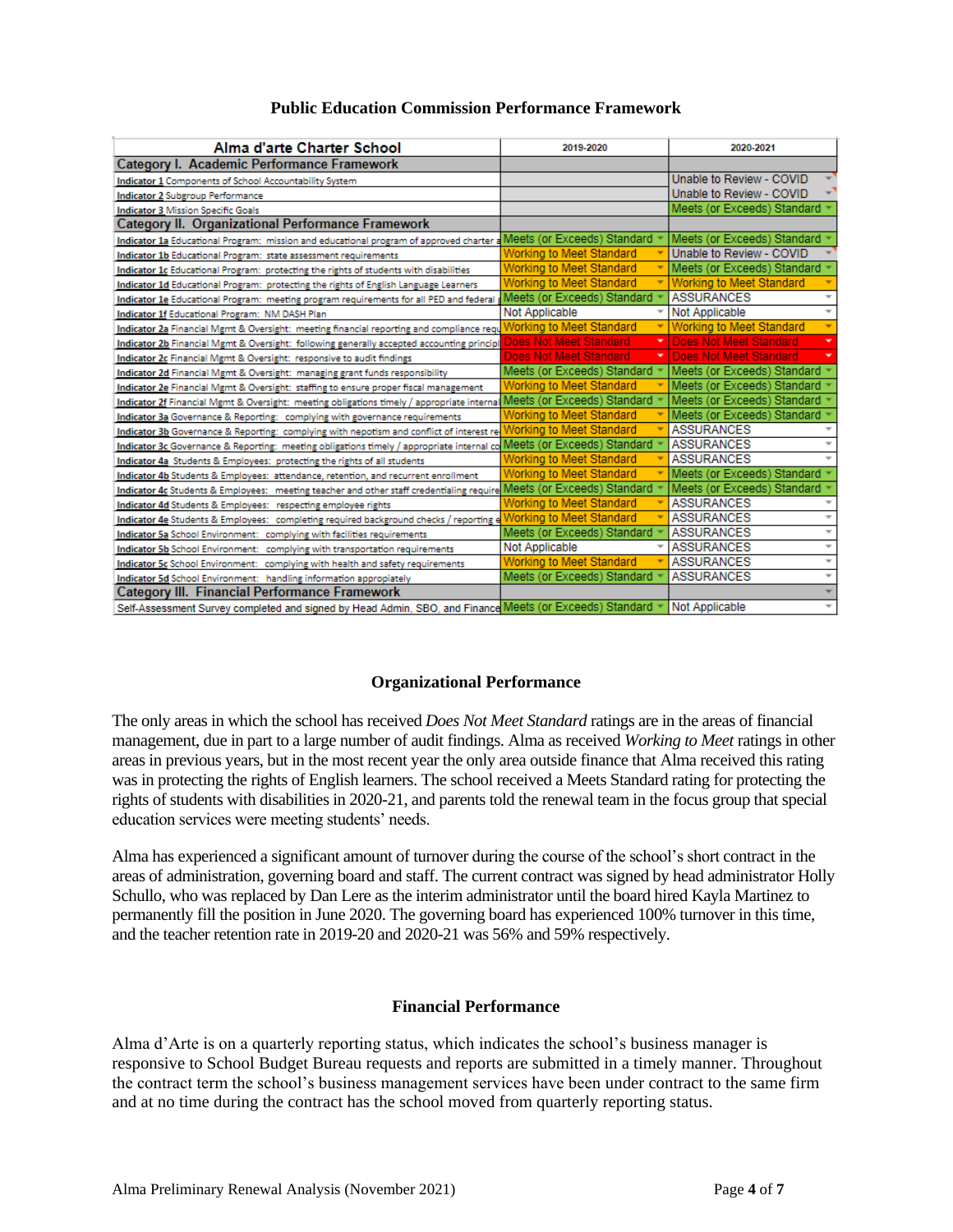Student membership has seen a decline during the short contract, to a total drop from the first contract year of 144 students in 2019 to 132 in 2021.

| <b>Audit Year</b> | <b>Findings</b> | <b>Repeat Findings</b> | <b>Material</b><br>Weaknesses | <b>Significant</b><br><b>Deficiencies</b> |
|-------------------|-----------------|------------------------|-------------------------------|-------------------------------------------|
| FY 2020           |                 |                        |                               |                                           |
| FY 2019           |                 |                        |                               |                                           |

The school received thirteen (13) audit findings in 2019 and 2020 combined.

During the contract term the school has been able to prioritize spending in the classroom at an average of 68%, which is impressive given the student enrollment. The school leases the building from Las Cruces Public Schools and the terms of the annual lease is limited to the amount of funds awarded by Public School Capital Outlay fund, so the school's operational budget does not incur rent expense.

|                                         |                                                           | <b>Contract Years</b><br>Actual<br>Actual<br><b>Budgeted</b><br>General Fund - 11000- Amounts (in whole dollars) |           |            |
|-----------------------------------------|-----------------------------------------------------------|------------------------------------------------------------------------------------------------------------------|-----------|------------|
|                                         | General Fund (11000) data as reported                     |                                                                                                                  |           |            |
|                                         | in OBMS - Fourth Quarter                                  |                                                                                                                  |           |            |
|                                         |                                                           | 2019-2020                                                                                                        | 2020-2021 | 2021-2022  |
|                                         | <b>Enrollment</b>                                         |                                                                                                                  |           |            |
|                                         | 120D Student membership                                   | 130                                                                                                              | 132       | 132.5      |
|                                         | 40D program units from final funded run                   | 363.037                                                                                                          | 360.521   | 313.8      |
| <b>Function Name</b><br><b>Function</b> | <b>Description of Expenditures</b>                        |                                                                                                                  |           |            |
| 1000 Direct Instruction                 | Classroom teachers, educational assistants,               |                                                                                                                  |           |            |
|                                         | instructional coaches, textbooks, classroom               |                                                                                                                  |           |            |
|                                         | technology                                                | 1.112.534                                                                                                        | 1,043,961 | 1,126,503  |
| 2100 Student Support                    | Attendance, social worker, guidance, health,              |                                                                                                                  |           |            |
|                                         | psychologoical, speech & occupational therapy             |                                                                                                                  |           |            |
|                                         | services                                                  | 188,763                                                                                                          | 132,877   | 107,276    |
| 2200 Instructional Support              | Library, instruction related technology                   | 4,738                                                                                                            | 354       | <i>110</i> |
| 2300 Central Administration             | Governance council, Office of Superintendent,             |                                                                                                                  |           |            |
|                                         | community relations                                       | 190.454                                                                                                          | 153,819   | 172,805    |
| 2400 School Administration              | Office of the Principal                                   | 39,284                                                                                                           | 40.957    | 50.770     |
| 2500 Central Services                   | Business management, administrative support,              |                                                                                                                  |           |            |
|                                         | admin technology                                          | 199,705                                                                                                          | 200,888   | 206,168    |
| 2600 Maintenance &                      | Building operations, maintenance, equipment               |                                                                                                                  |           |            |
| Operations                              | upkeep, security & safety                                 | 127,782                                                                                                          | 162,002   | 206,054    |
| 2700-5900 All Other Function Codes      | Transportation, food service & capital outlay             | 39,852                                                                                                           | 33,014    | 27,444     |
|                                         | <b>Total</b>                                              | 1,903,113                                                                                                        | 1,767,871 | 1,897,130  |
|                                         | <b>Total State Equalization Guarantee (SEG) Funding</b>   | 1,718,481                                                                                                        | 1,668,905 | 1,686,572  |
|                                         | <b>Other Operational Revenue</b>                          |                                                                                                                  |           |            |
|                                         | Carryover(Shortfall)                                      | (184.631)                                                                                                        | (98.966)  |            |
|                                         |                                                           |                                                                                                                  |           |            |
|                                         | How Funds Were Spent in Percentages of Total<br>Classroom | 69%                                                                                                              | 67%       | 65%        |
|                                         | Administration                                            | 23%                                                                                                              | 22%       | 23%        |

The PED Operating Budget Management System (OBMS) showed 68%, approximately \$186,000, of the schools grant fund requests for reimbursements (RfRs) were submitted during June and July 2021.

Other

9%

#### **Governance**

During the three year contract term, the school experienced 100% turnover in the governing board. In a few instances board members were approved in one meeting and by the following meeting the member resigned. On a positive note, the current board members have fulfilled all required board training.

11%

12%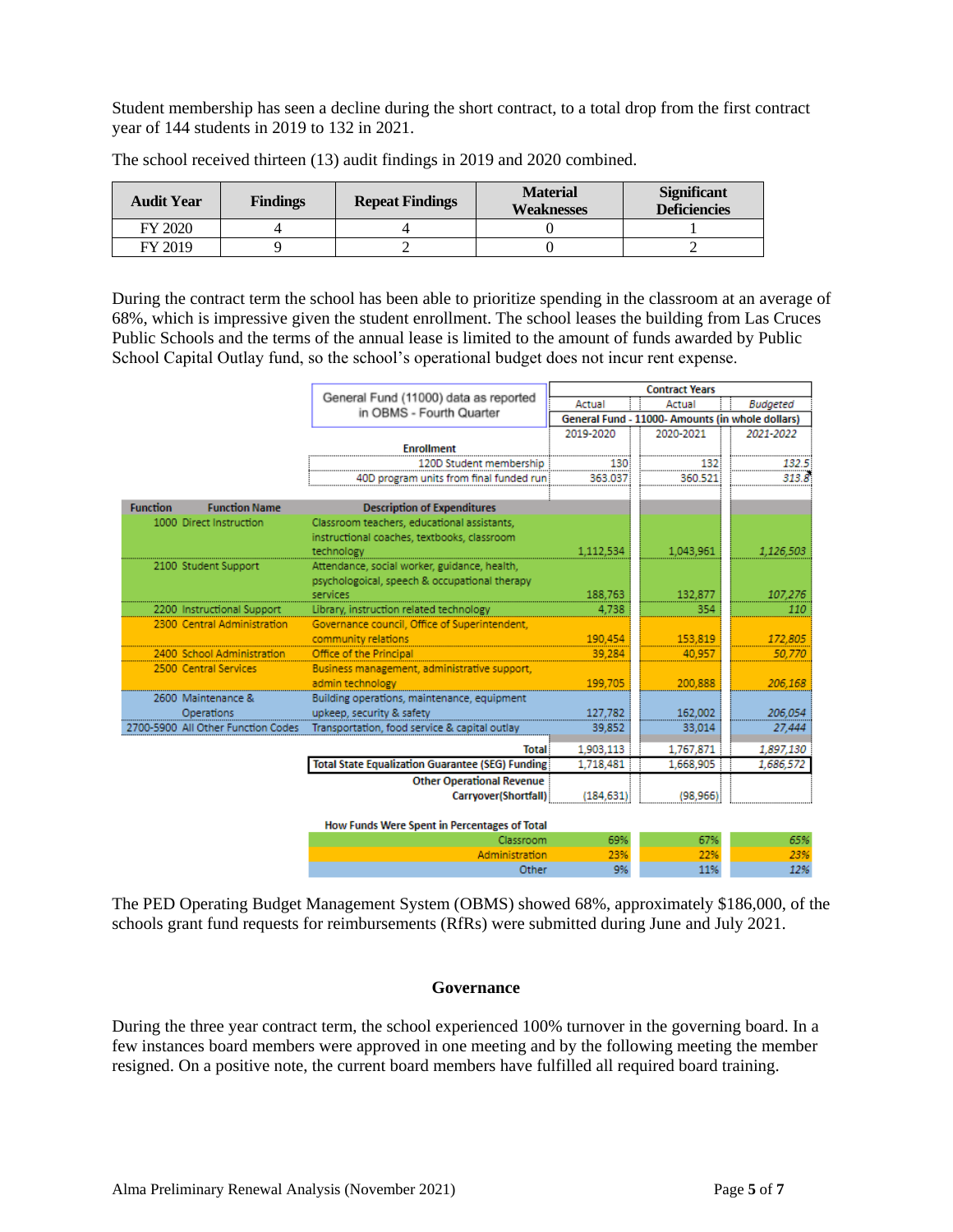| <b>Board Members</b>      | <b>FY20</b> | $\mathbf{F}\mathbf{V}2$ |
|---------------------------|-------------|-------------------------|
| Steven Aquino             | 8           |                         |
| Casilda Provencio         | 8           |                         |
| Carolyn Williams          | 8           |                         |
| <b>Ronald Fitzherbert</b> | 10          |                         |
| Paul Dulin                | 10          | 12                      |
| <b>Kim Skaggs</b>         |             |                         |
| Ceara Angel               |             | 10                      |
| Vernon Wilson             |             | 16                      |
| Richelle Ponder           |             |                         |
| Michelle Rodriguez        | 10          |                         |
| Rachel Garcia Banegas     | 9           |                         |
| Rachel Padilla            |             |                         |

Black shading indicates that the member did not serve a full year in that fiscal year; yellow indicates that the member did not complete all required training hours during that fiscal year. Training requirements are 8 hours per year for returning board members, and 10 hours for new members. Exemptions are noted in years marked by an asterisk.

### **Comprehensive Educational Program**

Alma d'Arte was established as an integrated arts school with a focus on culinary arts, performing arts, visual arts, and literary arts. In previous years, students have catered events, participated in art shows, and performed both solo and in ensembles. However, the school was not able to participate in these sorts of events in the last two years due to the pandemic.

Seniors are required to complete 100 hours in an apprenticeship. The intention is to allow students to partnering with community members to explore the career field they are interested in pursuing. The apprenticeship teacher has a list of available apprenticeships from which students can choose, or students pursue an apprenticeship of their own choosing with the assistance of their Plática teacher. Plática is an advisory class which includes offering college and career readiness, grade checks, resume building, attendance monitoring, participation in a virtual job-sharing program and study hall. The school has a long-standing and successful culinary arts program which provides lunch for students. A former Alma student is currently teaching culinary courses and is seeking an alternate teaching license to teach algebra 1 at the school.

Students also prepare an art project that addresses an essential question posed at the beginning of the school year. Students have the opportunity to explore the question and respond with their own unique perspective. Previous essential questions have included: What is beauty? What is the responsibility of an artist? How do I effect change in the world?

Prior to the pandemic, the school's curriculum was delivered in person but also provided instruction via the Edgenuity program, both for credit recovery and to provide courses that do not fit into students' schedules otherwise. During the pandemic, it was also used for remote instruction. Edgenuity is monitored by the school's registrar, who provides weekly and bi-weekly progress reports to students and families. The school estimates approximately 28% of students are currently enrolled in an Edgenuity course.

Alma partners with New Mexico State University and Doña Ana Community College to provide dual credit courses to  $11<sup>th</sup>$  and  $12<sup>th</sup>$  graders, during the site visit we were told there are seven (7) students currently participating the dual credit program. Since the school moved from a seven (7) credit schedule to and eight (8), the school leader feels this will provide more opportunity for students to participate in dual credit courses.